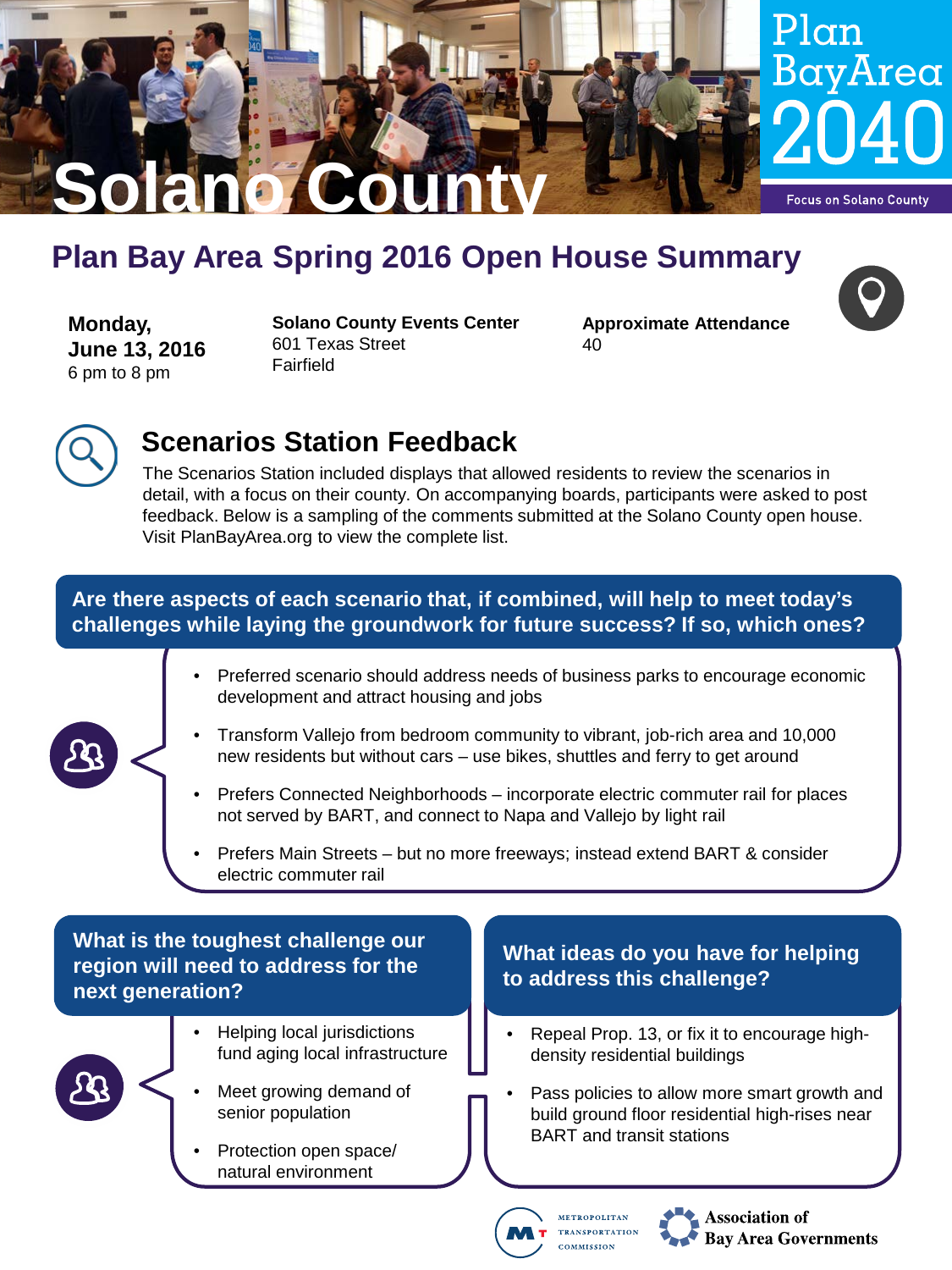**How can we help prevent displacement of long-time residents and best address the lack of affordable housing in the Bay Area?**

- 
- Restore the state's redevelopment program
- Build more mixed-use, high-density housing; there is not one multi-family housing unit under construction in Vallejo
- Reform the tax code to incentivize more housing construction
- Create very low-income housing and child care centers in every large housing development

**Which present-day transportation investments do you see providing the most benefits for existing and future Bay Area residents?**

- More electric vehicle charging stations
- More commuter buses and park-and-ride lots; more investment in commuter buses
- Build bus-rapid transit (BRT) platforms along freeways and highways
- Driverless cart to improve highway safety, reduce injuries and fatalities
- More investment in ferries



# **Places of the Bay Area Station**

The Places of the Bay Area Station offered the opportunity to participate in a Bay Area-wide initiative to inspire residents in creating and sharing stories about the various places in our lives. Below is a sampling of photos taken at this station at the Solano County open house.

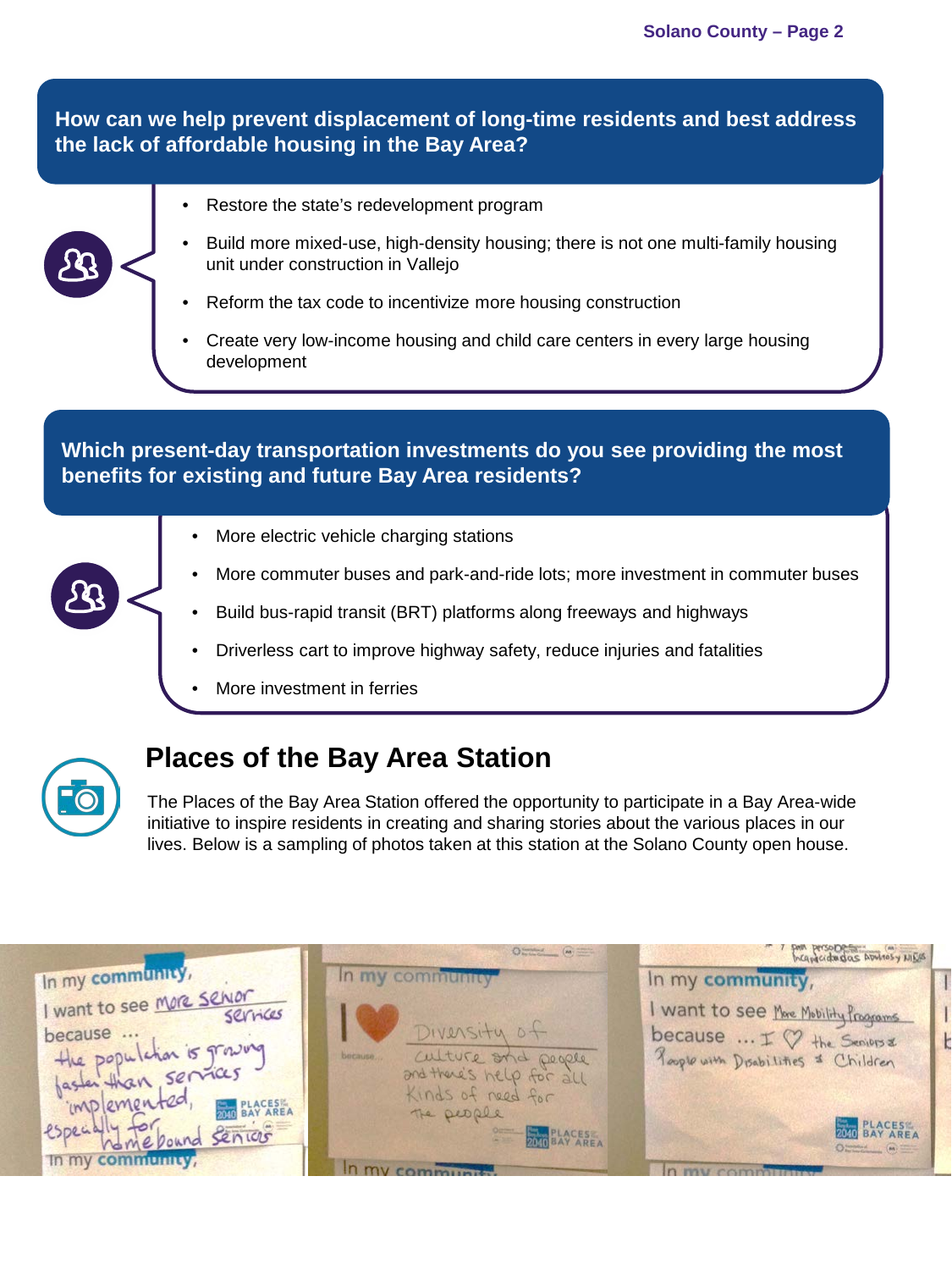# Plan BayArea

# **Plan Bay Area 2040 -- Spring 2016 Public Engagement**

## **Solano County Open House**

June 13, 2016 Solano County Events Center, 601 Texas Street, Fairfield 6 p.m. to 8 p.m.

## *Comments Received at the Scenarios Station on the Feedback Display Boards*

After reviewing several display boards describing Plan Bay Area 2040 and the alternative scenarios for what the Bay Area could look like in 2040, as well as talking with MTC and ABAG staff stationed at the display boards, Open House participants responded to the four questions below.

|                | Are there aspects of each scenario that, if combined, you feel will help to meet<br>today's challenges while laying the groundwork for future success?<br>If so, which ones?                                                              | <b>County/Source</b><br>of Comment |
|----------------|-------------------------------------------------------------------------------------------------------------------------------------------------------------------------------------------------------------------------------------------|------------------------------------|
| $\mathbf{1}$   | Incorporate recommendations from "Moving Solano Forward" into preferred<br>scenario to encourage economic development.                                                                                                                    | Solano                             |
| $\overline{2}$ | Solano Co., a commuter county, needs strategies to deal with congestion on<br>I-80/680, Highway 12.                                                                                                                                       | Solano                             |
| $\overline{3}$ | Plan needs to recognize needs of Solano's community colleges and 4-year schools,<br>as well as needs of K-12 education.                                                                                                                   | Solano                             |
| $\overline{4}$ | Preferred scenario should address needs of business parks to encourage economic<br>development, attract housing and jobs.                                                                                                                 | Solano                             |
| 5              | Resource efficiency: all new construction must use reclaimed water, solar.                                                                                                                                                                | Solano                             |
| 6              | Building enough housing is the challenge: In Vallejo, new development should be<br>infill, two stories in hills, high rise next to water.                                                                                                 | Solano                             |
| $\overline{7}$ | Transform Vallejo from bedroom community to more vibrant, job-rich area; 10,000<br>new residents but without cars, use bikes, shuttles and ferry to get around.                                                                           | Solano                             |
| 8              | Prefers Big Cities scenario to efficiently accommodate population growth.                                                                                                                                                                 | Solano                             |
| 9              | Given all the jobs in San Jose, SF and Oakland, we need more housing there to<br>prevent traffic gridlock and sprawl.                                                                                                                     | Solano                             |
| 10             | Outlying cities, such as Vallejo, need job growth vs. more housing.                                                                                                                                                                       | Solano                             |
| 11             | Prefers Connected Neighborhoods scenario; that scenario should incorporate<br>electric commuter rail for places not served by BART, and connections to Napa and<br>Vallejo by light rail.                                                 | Solano                             |
| 12             | Prefers Main Streets scenario, but no more freeways. Instead of extending BART,<br>consider electric commuter rail.                                                                                                                       | Solano                             |
| 13             | Prefers Big Cities scenario, with more high rises not only in SJ, SF and Oakland but<br>in Emeryville, Oakland and Berkeley. Remove all parking requirements.<br>High-rises need ground-floor retail in order to make this scenario work. | Solano                             |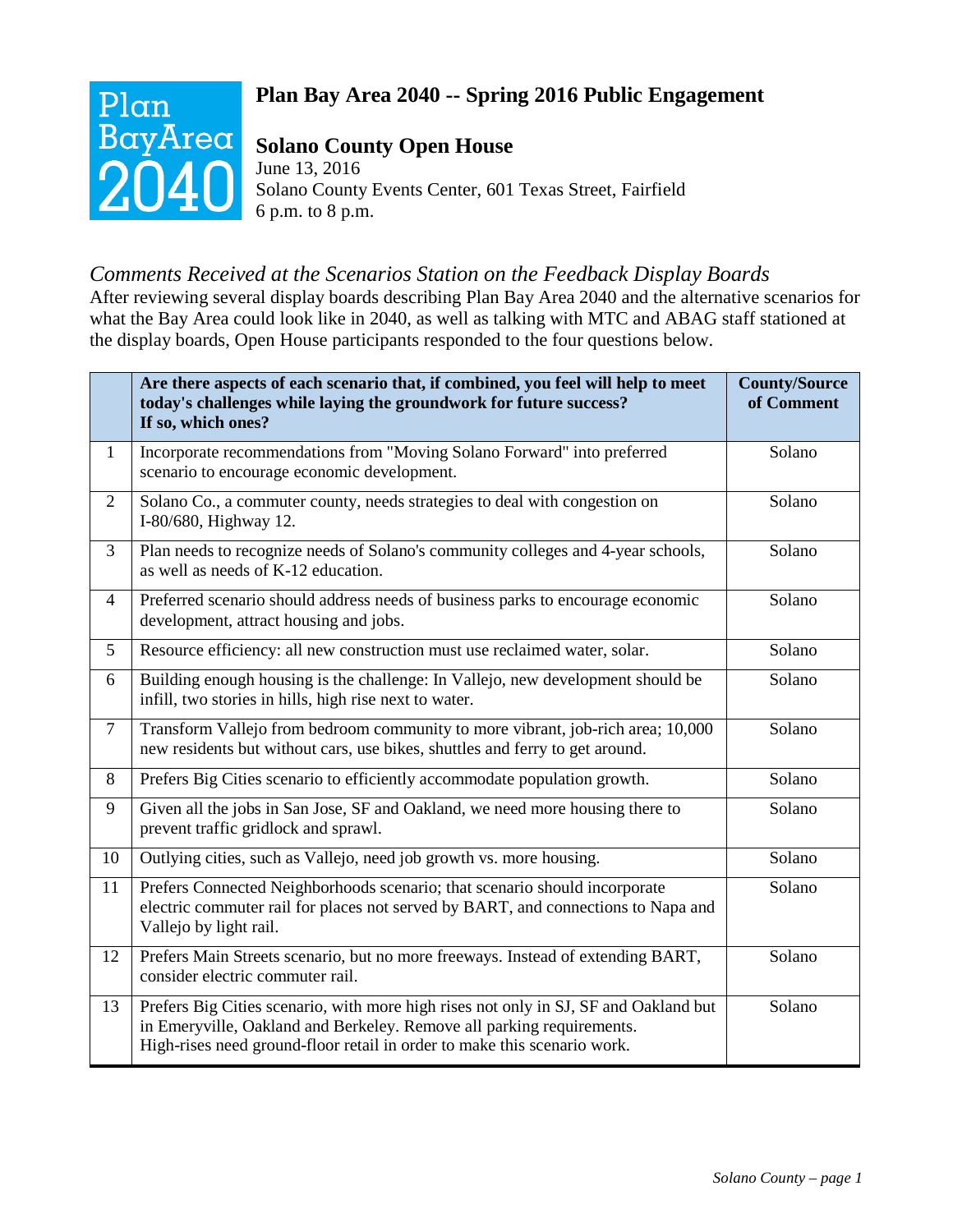|                | What is the toughest challenge our region will need to address for the next<br>generation?<br>What ideas do you have for helping to address this challenge?        | <b>County/Source</b><br>of Comment |
|----------------|--------------------------------------------------------------------------------------------------------------------------------------------------------------------|------------------------------------|
| 1              | Repeal Prop. 13, or fix it to encourage high-density residential buildings.                                                                                        | Solano                             |
| $\overline{2}$ | Helping local jurisdictions fund aging local infrastructure; none of the proposed<br>scenarios include funding for local streets, water quality or health systems. | Solano                             |
| 3              | Passing policies to allow more smart growth and build ground-floor residential high<br>rises near BART and transit stations.                                       | Solano                             |
| 4              | Meeting demand of growing senior population and providing associated services<br>(transportation, housing, health care, affordable food).                          | Solano                             |
| 5              | Protecting open spaces $-$ need policies to develop within existing growth<br>boundaries. (NOTE FROM STAFF: One other person agreed with this<br>statement.)       | Solano                             |
| 6              | Stabilizing the population (no major increases or decreases).                                                                                                      | Solano                             |
| $\overline{7}$ | Reforming the tax code.                                                                                                                                            | Solano                             |
| 8              | Job retention.                                                                                                                                                     | Solano                             |
| 9              | Protecting the natural environment.                                                                                                                                | Solano                             |
| 10             | Dealing with challenges of new urbanism.                                                                                                                           | Solano                             |

|                | How can we help prevent displacement of long-time residents and best address<br>the lack of affordable housing in the Bay Area?                                                              | <b>County/Source</b><br>of Comment |
|----------------|----------------------------------------------------------------------------------------------------------------------------------------------------------------------------------------------|------------------------------------|
| $\mathbf{1}$   | Provide a greater diversity of housing options within cities.                                                                                                                                | Solano                             |
| 2              | Make it possible for people to get around without a car so they can reduce expenses.                                                                                                         | Solano                             |
| 3              | Restore the state's redevelopment program                                                                                                                                                    | Solano                             |
| $\overline{4}$ | Repeal parking requirements; residents need more affordable housing, not parking<br>spaces.                                                                                                  | Solano                             |
| 5              | Build more mixed-use, high-density housing in cities. Not one multi-family housing<br>unit under construction in Vallejo. (NOTE FROM STAFF: One other person<br>agreed with this statement.) | Solano                             |
| 6              | Create very low-income housing and childcare centers in every large housing<br>development. (NOTE FROM STAFF: One other person agreed with this<br>statement.)                               | Solano                             |
| $\overline{7}$ | Build more housing overall in "gray spaces."                                                                                                                                                 | Solano                             |
| 8              | More high-rise residential development in San Jose, SF and Oakland, and adjoining<br>cities.                                                                                                 | Solano                             |
| 9              | Build up, not out.                                                                                                                                                                           | Solano                             |
| 10             | Reform the tax code to incentivize more housing construction.                                                                                                                                | Solano                             |

| Which present-day transportation investments do you see providing the most<br>benefits for existing and future Bay Area residents? | <b>County/Source</b><br>of Comment |
|------------------------------------------------------------------------------------------------------------------------------------|------------------------------------|
| More electric vehicle charging stations. (NOTE FROM STAFF: One other person<br>agreed with this statement.)                        | Solano                             |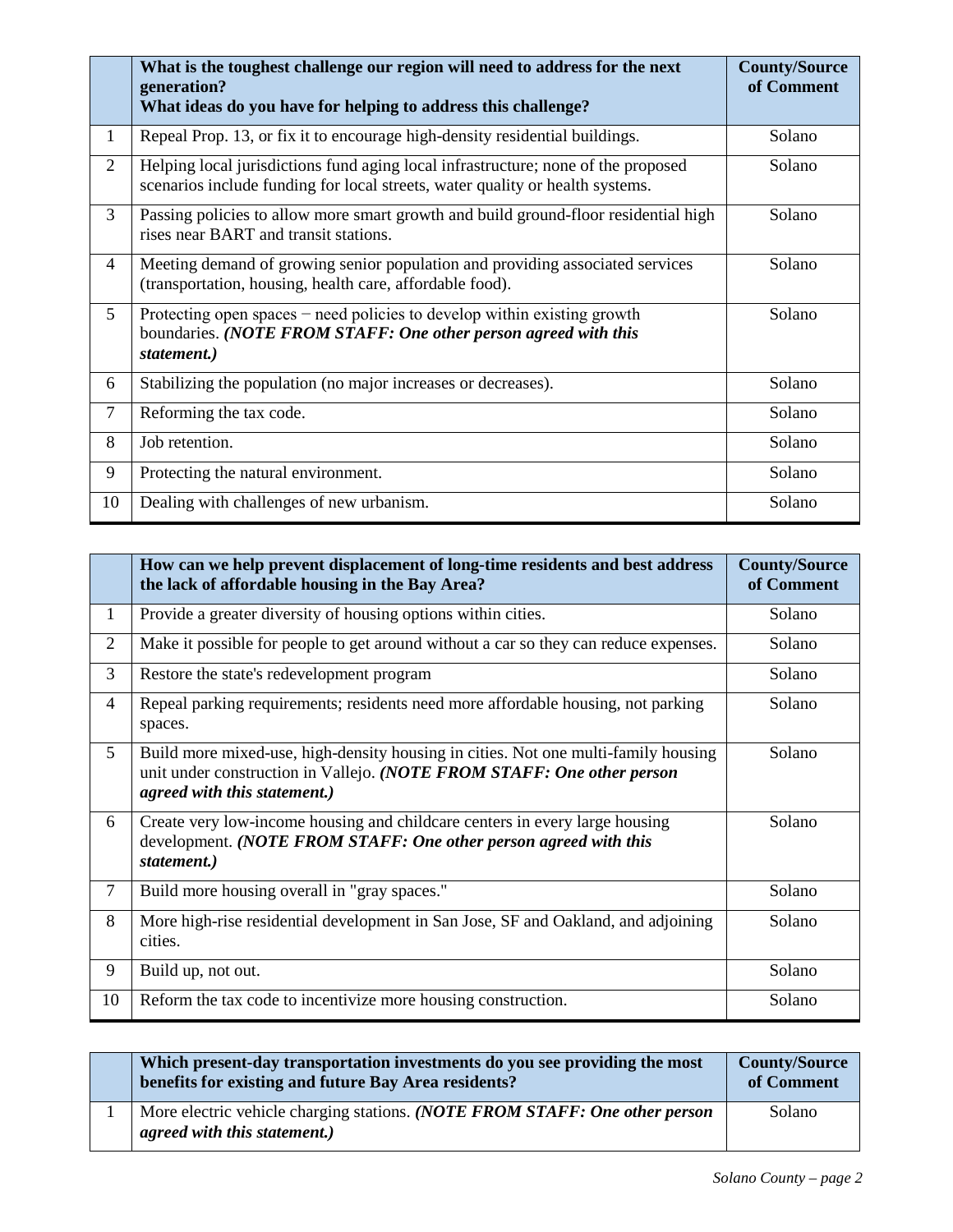| $\overline{2}$ | Incentive for multifamily housing to install electric vehicle charging stations                                                                                        | Solano |
|----------------|------------------------------------------------------------------------------------------------------------------------------------------------------------------------|--------|
| 3              | More commuter buses and park-and-ride lots.                                                                                                                            | Solano |
| $\overline{4}$ | Electric vehicle charging stations.                                                                                                                                    | Solano |
| 5              | Incentive for multifamily housing to install electric vehicle charging stations.                                                                                       | Solano |
| 6              | Connect cities with direct transit trips by creating new inter-city routes.                                                                                            | Solano |
| $\tau$         | BART to Vallejo (to Magazine Street) as mentioned in 1992 study.                                                                                                       | Solano |
| 8              | Build bus rapid transit platforms along freeways and highways.                                                                                                         | Solano |
| 9              | Electric Commuter Rail connecting Solano cities in the I-80 Corridor with Davis,<br>Sacramento.                                                                        | Solano |
| 10             | More investment in ferries.                                                                                                                                            | Solano |
| 11             | Driverless cars to improve highway safety, reduce injuries and fatalities.                                                                                             | Solano |
| 12             | Skeptical of TOD around rail because it induces sprawl.                                                                                                                | Solano |
| 13             | Solano Co. buses could serve commuters to SF and Sacto with proper capital and<br>operational investments                                                              | Solano |
| 14             | Go from cars to mass transit, shuttles to BART, less parking, more shuttle service,<br>more park-and-ride lots, more parking for pick-ups and drop-offs vs. long-term. | Solano |

## *Comment Forms Submitted at the Open House*

|                | <b>Comment - Solano County</b>                                                                                                                                                                                                                                                                                                                                       | <b>County/Source</b><br>of Comment |
|----------------|----------------------------------------------------------------------------------------------------------------------------------------------------------------------------------------------------------------------------------------------------------------------------------------------------------------------------------------------------------------------|------------------------------------|
| $\mathbf{1}$   | With the growing population of seniors and people with disabilities, more mobility<br>programs need to be developed and implemented. More funding.                                                                                                                                                                                                                   | Solano                             |
| $\overline{2}$ | Solano County has the challenge of accommodating a growing senior population.<br>Also, transportation services that cater to both seniors and disabled persons is a<br>priority within that context.                                                                                                                                                                 | Solano                             |
| 3              | Solano County is between Bay Area and Sacramento regions. Many of the residents<br>commute to either region for weekday work. Solano County needs to become its<br>own economic center, thus reducing congestion on 80/12/680 highways.                                                                                                                              | Solano                             |
| $\overline{4}$ | Affordable transportation for seniors and people with disabilities.                                                                                                                                                                                                                                                                                                  | Solano                             |
| 5              | Affordable housing. Right now a family must earn 3x the rent just to get a place. A<br>2 br/1 ba in Solano County is \$1,500/month. For a family of four, they must earn<br>\$4,500/month. Low income workers at \$14-\$15/hour net about \$2,600/month. They<br>could pay bills at \$1,100 left after rent, but property management agencies won't<br>rent to them. | Solano                             |
| 6              | Lower taxes and start-up costs for businesses – particularly larger ones that bring<br>jobs. Businesses create more tax revenues and provide jobs, improving lives of all<br>citizens.                                                                                                                                                                               | Solano                             |
| $\tau$         | Need to stabilize population (neither increase or decrease).                                                                                                                                                                                                                                                                                                         | Solano                             |
| 8              | No more urban sprawl development.                                                                                                                                                                                                                                                                                                                                    | Solano                             |
| 9              | If population growth happens then Scenario #3 Big Cities is best as they already<br>have strong job base.                                                                                                                                                                                                                                                            | Solano                             |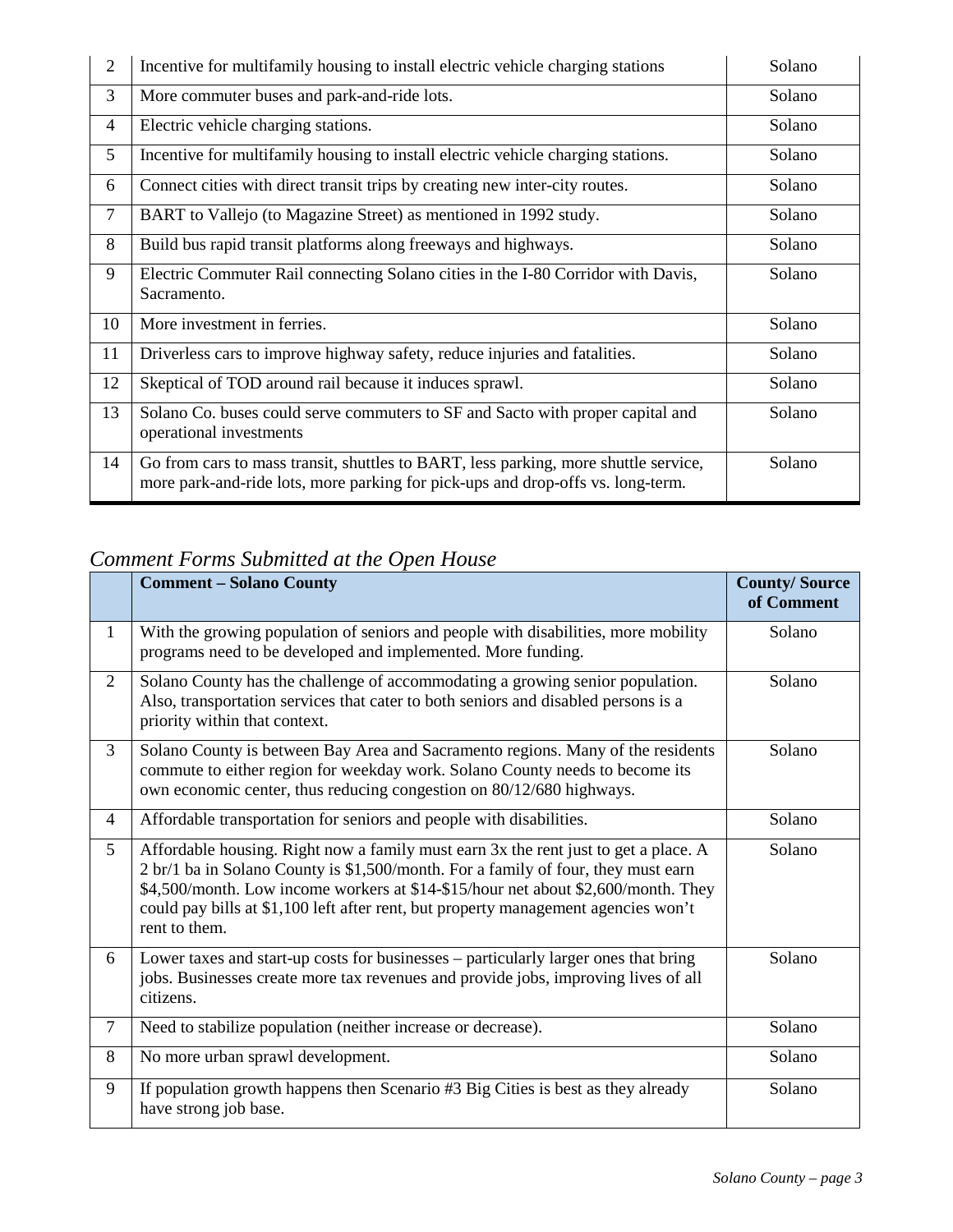| 10 | Outlying cities in Bay Area need job growth in existing cores – not residential<br>growth.                                                                                                                                                                                                                                                                                                                                                                                                                                                                                                                                                                                                                                                                       | Solano |
|----|------------------------------------------------------------------------------------------------------------------------------------------------------------------------------------------------------------------------------------------------------------------------------------------------------------------------------------------------------------------------------------------------------------------------------------------------------------------------------------------------------------------------------------------------------------------------------------------------------------------------------------------------------------------------------------------------------------------------------------------------------------------|--------|
| 11 | If outlying cities need more residential growth, then build up, not out.                                                                                                                                                                                                                                                                                                                                                                                                                                                                                                                                                                                                                                                                                         | Solano |
| 12 | Reform a broken tax code.                                                                                                                                                                                                                                                                                                                                                                                                                                                                                                                                                                                                                                                                                                                                        | Solano |
| 13 | Driverless cars will be safer in future – reduce human error $=$ eliminate drunk<br>driving deaths/eliminate accidents/eliminate or reduce road rage.                                                                                                                                                                                                                                                                                                                                                                                                                                                                                                                                                                                                            | Solano |
| 14 | Rail development seems to promote urban sprawl in outlying areas. I am skeptical<br>of it.                                                                                                                                                                                                                                                                                                                                                                                                                                                                                                                                                                                                                                                                       | Solano |
| 15 | I circulated the open house in reverse order, inadvertently. Having done so, the<br>electronic survey I took there may not be representative of where I ended up at the<br>end of the evening. I prefer the Connected Neighborhoods scenario due to its<br>emphasis on planned development/conservation areas based upon protection of<br>agricultural lands and open space, transit-oriented development, and ensures<br>economic vitality for the whole region and not just the cities of San Francisco,<br>Oakland and San Jose, which already suffer a lack of housing affordability and<br>congestion. Main Streets serves to dispense regional growth through sprawl,<br>significantly increased congestion and enormous infrastructure cost requirements. | Solano |

### *Places of the Bay Area Station*

Places of the Bay Area is a Bay Area-wide initiative to inspire residents in creating and sharing stories about various places in our lives. Open House participants were asked to complete two statements about their community: "In my community I love\_\_\_\_ because \_\_\_\_\_" and "In my community I want to see because \_\_\_\_\_."

|                | <b>Statements</b>                                                                                                                                                                                                       |
|----------------|-------------------------------------------------------------------------------------------------------------------------------------------------------------------------------------------------------------------------|
| $\mathbf{1}$   | In my community, I want to see more participation because that will help understand what we need<br>to enjoy and care about our community.                                                                              |
| $\overline{2}$ | In my community, I want to see growth in public transportation because (it leads to) less traffic,<br>more jobs, more economic development.                                                                             |
| $\overline{3}$ | In my community, I want to see a variety in types of housing so that old and young families, big<br>and small can live in similar neighborhoods.                                                                        |
| 4              | In my community, I want to see economic development because (it means) more employers, more<br>jobs, more services, greater quality of life for all residents.                                                          |
| 5              | In my community, I want to see less traffic on I-80 because more travel time $=$ less work, fun and<br>play.                                                                                                            |
| 6              | In my community, I love the natural landscape and our agriculture heritage because it reminds me of<br>where I grew up and the small town values that produce proud hardworking men and women of<br>integrity and hope. |
| $\overline{7}$ | In my community I love our non-profits! Because they work hard to give a hand to those in need.                                                                                                                         |
| 8              | In my community, I love my friends because they're nice and friendly.                                                                                                                                                   |
| 9              | In my community, I want to see bike lanes because fewer people own cars and more people prefer<br>biking in my neighborhood.                                                                                            |